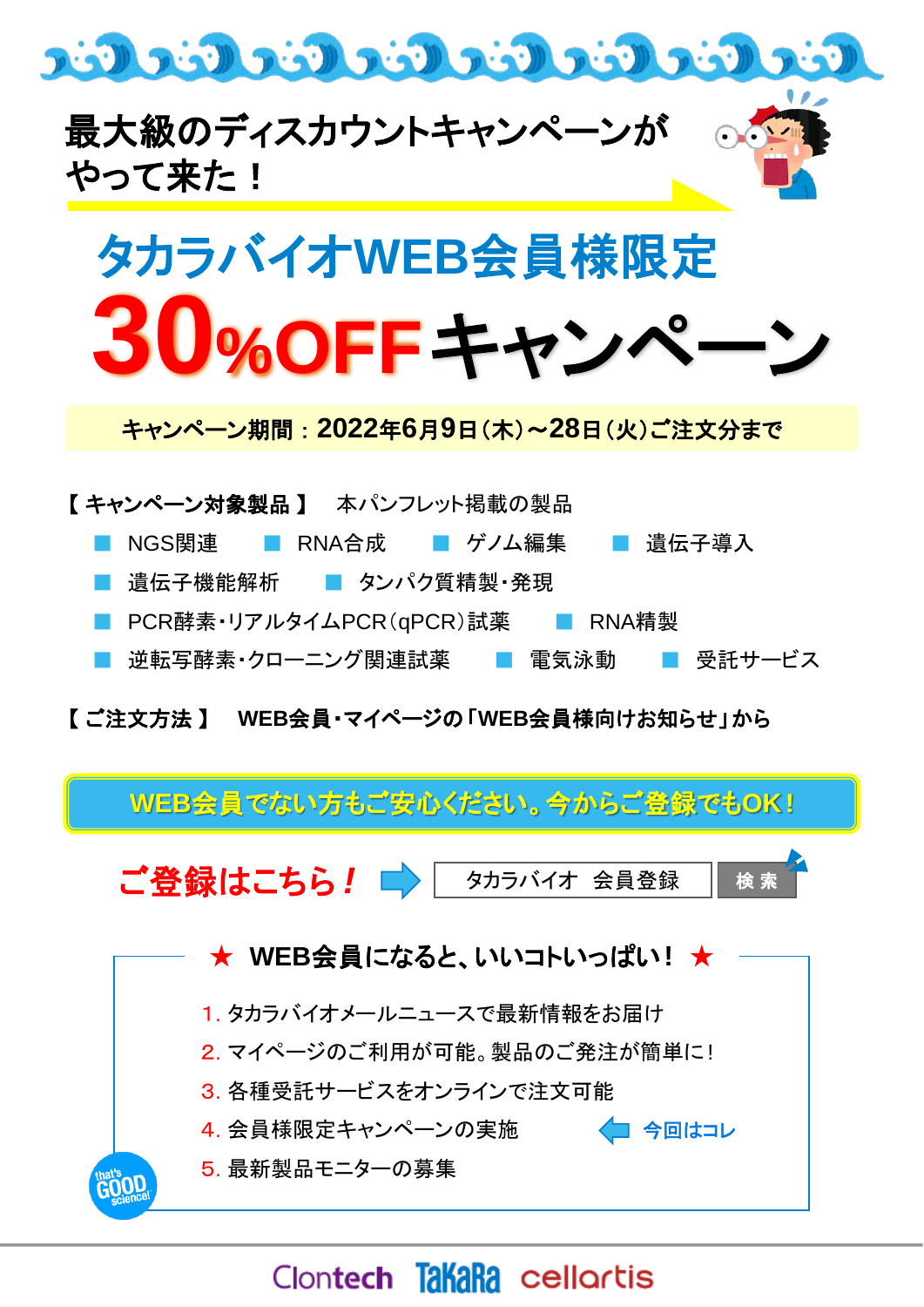#### ◆ RNA-Seq用cDNA調製キット ※1

| 製品名                                                                              | 容量  | 製品コード  | 通常価格     | キャンペーン価格 |
|----------------------------------------------------------------------------------|-----|--------|----------|----------|
| SMART-Seq <sup>®</sup> HT Kit                                                    | 12回 | 634455 | ¥80,000  | ¥56,000  |
| SMART-Seq <sup>®</sup> Single Cell Kit                                           | 12回 | 634470 | ¥198,000 | ¥138,600 |
| SMART-Seq <sup>®</sup> v4 Ultra <sup>®</sup> Low Input RNA Kit<br>for Sequencing | 12回 | 634888 | ¥267,800 | ¥187,460 |

※1 : 断片化とライブラリー調製のために、イルミナ社Nextera XT DNA Sample Prep Kit、Nextera XT Index Kitが別途必要です。

#### ◆ インデックスも含むオールインワンの**RNA-Seq**用ライブラリー調製キット

| 製品名                                         | 容量  | 製品コード   | 通常価格     | キャンペーン価格 |
|---------------------------------------------|-----|---------|----------|----------|
| SMART-Seq <sup>®</sup> HT PLUS Kit          | 48回 | R400748 | ¥365.000 | ¥255,500 |
| SMART-Seq <sup>®</sup> Single Cell PLUS Kit | 48回 | R400750 | ¥631,000 | ¥441,700 |
| SMART-Seq <sup>®</sup> v4 PLUS Kit          | 48回 | R400752 | ¥888,000 | ¥621,600 |

#### ◆ 分解**RNA**も**OK**の**RNA-Seq**用ライブラリー調製キット

| 製品名                                                                          | 容量  | 製品コード  | 通常価格     | キャンペーン価格 |
|------------------------------------------------------------------------------|-----|--------|----------|----------|
| SMART-Seq <sup>®</sup> Stranded Kit                                          | 12回 | 634442 | ¥188.000 | ¥131,600 |
| SMARTer <sup>®</sup> Stranded Total RNA-Seq Kit v3<br>- Pico Input Mammalian | 24回 | 634485 | ¥460,000 | ¥322,000 |
| SMARTer <sup>®</sup> Stranded RNA-Seq Kit                                    | 12回 | 634836 | ¥180,000 | ¥126,000 |
| SMARTer® Stranded Total RNA Sample Prep Kit<br>- HI Mammalian                | 12回 | 634873 | ¥192,000 | ¥134,400 |

#### **◆ ヒト・マウスのTCR/BCRレパトア解析専用キット ※2**

| 製品名                                                 | 容量  | 製品コード  | 通常価格     | キャンペーン価格 |
|-----------------------------------------------------|-----|--------|----------|----------|
| SMARTer <sup>®</sup> Human TCR a/b Profiling Kit v2 | 12回 | 634478 | ¥330,000 | ¥231,000 |
| SMARTer® Human BCR IgG IgM H/K/L Profiling Kit      | 12回 | 634466 | ¥180,000 | ¥126,000 |
| SMARTer <sup>®</sup> Mouse TCR a/b Profiling Kit    | 12回 | 634402 | ¥180.000 | ¥126,000 |
| SMARTer® Mouse BCR IgG H/K/L Profiling Kit          | 12回 | 634422 | ¥180.000 | ¥126,000 |

※2 : シーケンスを行う際には、サンプルにControl DNA(PhiX)を加えて解析してください。

#### ◆ **DNA-Seq**用ライブラリー調製キット

| 品名<br>製                                               | 容量  | 製品コード   | 通常価格     | キャンペーン価格 |
|-------------------------------------------------------|-----|---------|----------|----------|
| ThruPLEX <sup>®</sup> DNA-Seq Kit ※3                  | 24回 | R400674 | ¥104.000 | ¥72,800  |
| ThruPLEX <sup>®</sup> DNA-Seq HV                      | 24回 | R400741 | ¥90.000  | ¥63,000  |
| ThruPLEX <sup>®</sup> DNA-Seq HV PLUS Kit             | 24回 | R400782 | ¥111.000 | ¥77,700  |
| ThruPLEX <sup>®</sup> Tag-Seq HV                      | 24回 | R400742 | ¥135,000 | ¥94,500  |
| ThruPLEX <sup>®</sup> Tag-Seq HV PLUS Kit             | 24回 | R400784 | ¥156,000 | ¥109,200 |
| PicoPLEX <sup>®</sup> Gold Single Cell DNA-Seq Kit *3 | 24回 | R300669 | ¥134,000 | ¥93,800  |

※3 : 次ページのインデックスキットが別途必要です。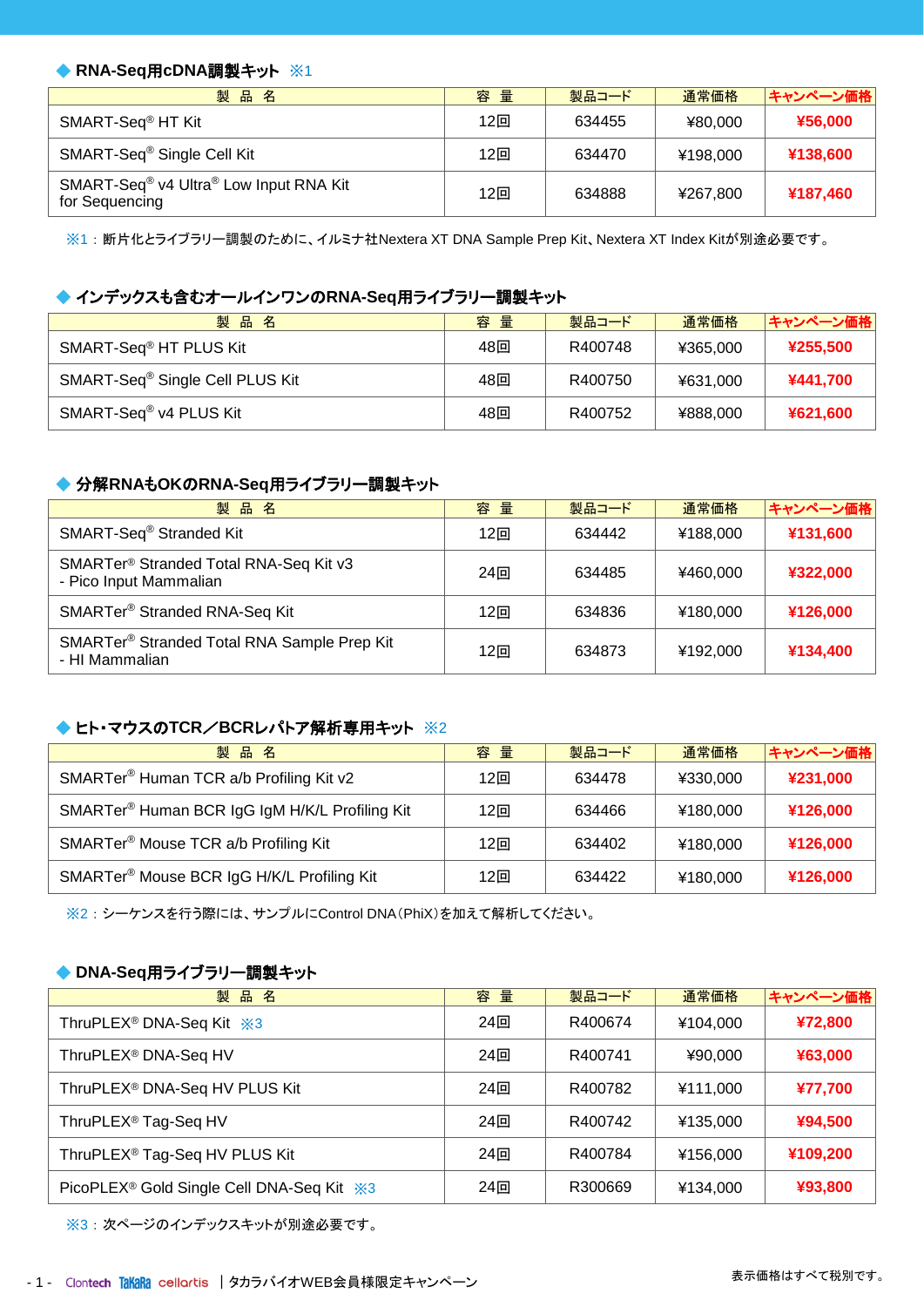## ◆ **DNA-Seq用インデックスキット**

| 品名<br>製                               | 量<br>容 | 製品コード   | 通常価格    | キャンペーン価格 |
|---------------------------------------|--------|---------|---------|----------|
| DNA Single Index Kit - 12S Set A      | 96回    | R400695 | ¥54.000 | ¥37,800  |
| DNA HT Dual Index Kit - 24N           | 48回    | R400664 | ¥43,000 | ¥30,100  |
| DNA Unique Dual Index Kit - 24U Set A | 48回    | R400665 | ¥49.200 | ¥34,440  |

#### **◆ その他NGS関連製品**

| 製<br>品<br>名                                 | 量<br>容 | 製品コード  | 通常価格    | キャンペーン価格 |
|---------------------------------------------|--------|--------|---------|----------|
| Library Quantification Kit                  | 500回   | 638324 | ¥75.000 | ¥52.500  |
| SMARTer-Seq™ Magnetic Separator - PCR Strip | 1個     | 635011 | ¥42,000 | ¥29,400  |

#### ◆ **RNA**合成関連

| 品名<br>製                              |            | 容<br>量   | 製品コード | 通常価格    | キャンペーン価格 |
|--------------------------------------|------------|----------|-------|---------|----------|
| Takara IVTpro™ mRNA Synthesis System | <b>NEW</b> | 1セット     | 6141  | ¥59,000 | ¥41,300  |
| Cloning Kit for mRNA Template        | <b>NEW</b> | 10回      | 6143  | ¥25.000 | ¥17,500  |
| Takara IVTpro™ T7 mRNA Synthesis Kit | <b>NEW</b> | 20回      | 6144  | ¥38,000 | ¥26,600  |
| T7 RNA Polymerase ver.2.0            | <b>NEW</b> | 20,000 U | 2541A | ¥39.000 | ¥27,300  |
| Pyrophosphatase (inorganic)          |            | 10U      | 2450A | ¥9,000  | ¥6,300   |
|                                      | <b>NEW</b> | 50 U     | 2450B | ¥39,000 | ¥27,300  |

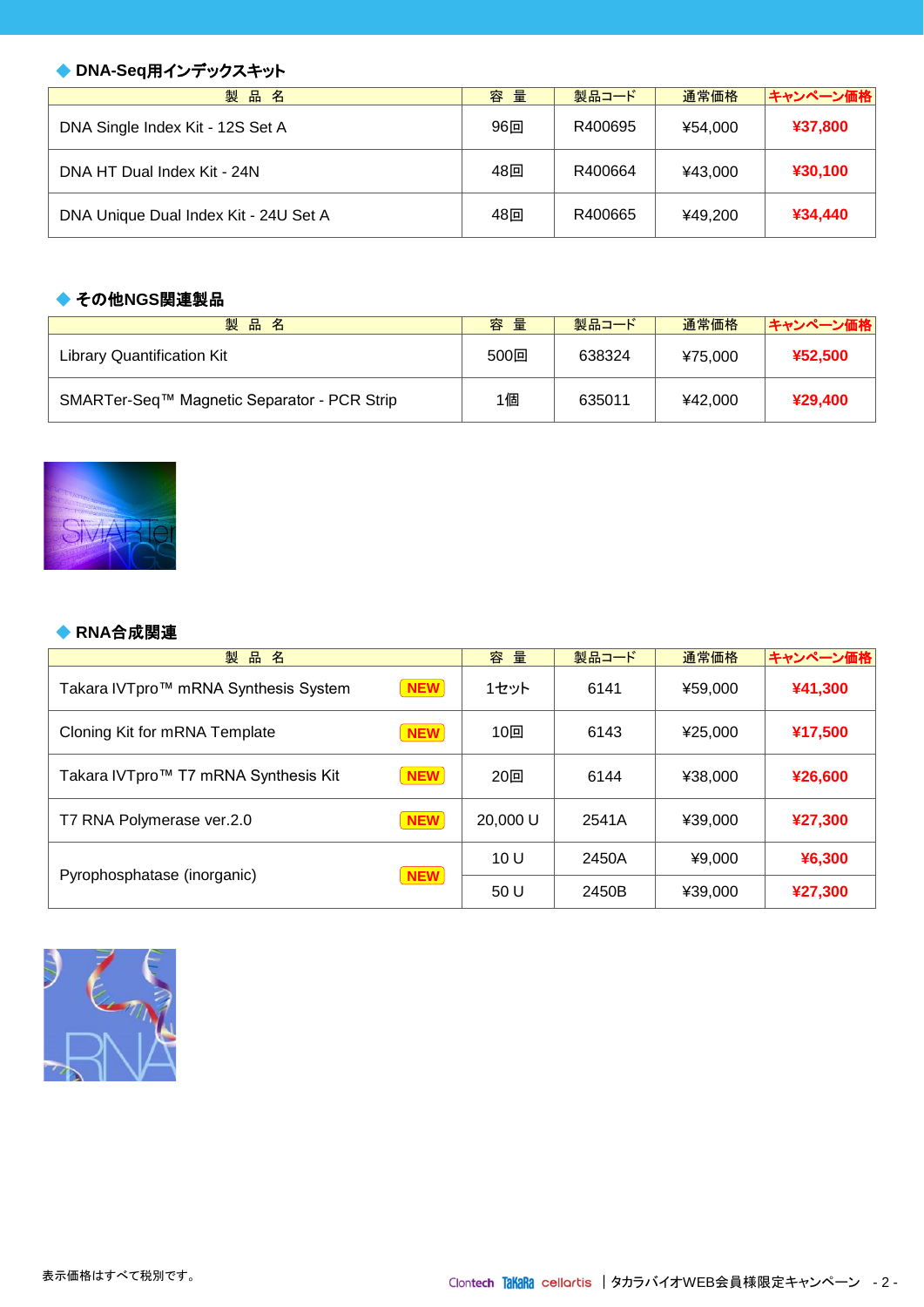## ◆ ゲノム編集関連

| 品名<br>製                                                     | 量<br>容 | 製品コード  | 通常価格     | キャンペーン価格 |
|-------------------------------------------------------------|--------|--------|----------|----------|
| Guide-it™ Complete sgRNA Screening System                   | 50回    | 632636 | ¥180,000 | ¥126,000 |
| Guide-it™ sgRNA In Vitro Transcription Kit                  | 50回    | 632635 | ¥150,000 | ¥105,000 |
| Guide-it™ sgRNA Screening Kit                               | 50回    | 632639 | ¥78,000  | ¥54,600  |
| Guide-it™ CRISPR/Cas9 System (Green)                        | 1 Kit  | 632601 | ¥73,000  | ¥51,100  |
| Guide-it™ CRISPR/Cas9 System (Red)                          | 1 Kit  | 632602 | ¥73,000  | ¥51,100  |
| Guide-it™ CRISPR/Cas9 Gesicle<br><b>Production System</b>   | 1 Kit  | 632613 | ¥150,000 | ¥105,000 |
| Guide-it™ Mutation Detection Kit                            | 25回    | 631448 | ¥28,000  | ¥19,600  |
| Guide-it™ Long ssDNA Production System v2                   | 50回    | 632666 | ¥78,000  | ¥54,600  |
| AAVpro <sup>®</sup> CRISPR/SaCas9 Helper Free System (AAV2) | 1 Kit  | 632619 | ¥150,000 | ¥105,000 |

 $\mathcal{A}(\mathcal{A})$  is the contract of the  $\mathcal{A}(\mathcal{A})$  is the contract of  $\mathcal{A}(\mathcal{A})$ 



#### ◆ 遺伝子導入関連

| 品名<br>製                                    | 容量               | 製品コード  | 通常価格     | キャンペーン価格 |
|--------------------------------------------|------------------|--------|----------|----------|
| AAVpro <sup>®</sup> 293T Cell Line         | 1 ml             | 632273 | ¥70,000  | ¥49,000  |
| Lenti-X <sup>™</sup> Concentrator          | $100 \mathrm{m}$ | 631231 | ¥36,000  | ¥25,200  |
| Lenti-X <sup>™</sup> Maxi Purification Kit | 2回               | 631233 | ¥47,000  | ¥32,900  |
| Lenti-X <sup>™</sup> qRT-PCR Titration Kit | 200回             | 631235 | ¥115,000 | ¥80,500  |
| Lenti-X <sup>™</sup> 293T Cell Line        | 1 ml             | 632180 | ¥70,000  | ¥49,000  |
| Lenti-X <sup>™</sup> p24 Rapid Titer Kit   | 96回              | 632200 | ¥91,000  | ¥63,700  |
| Xfect™ Transfection Reagent                | $50$ 回×2         | 631317 | ¥31,000  | ¥21,700  |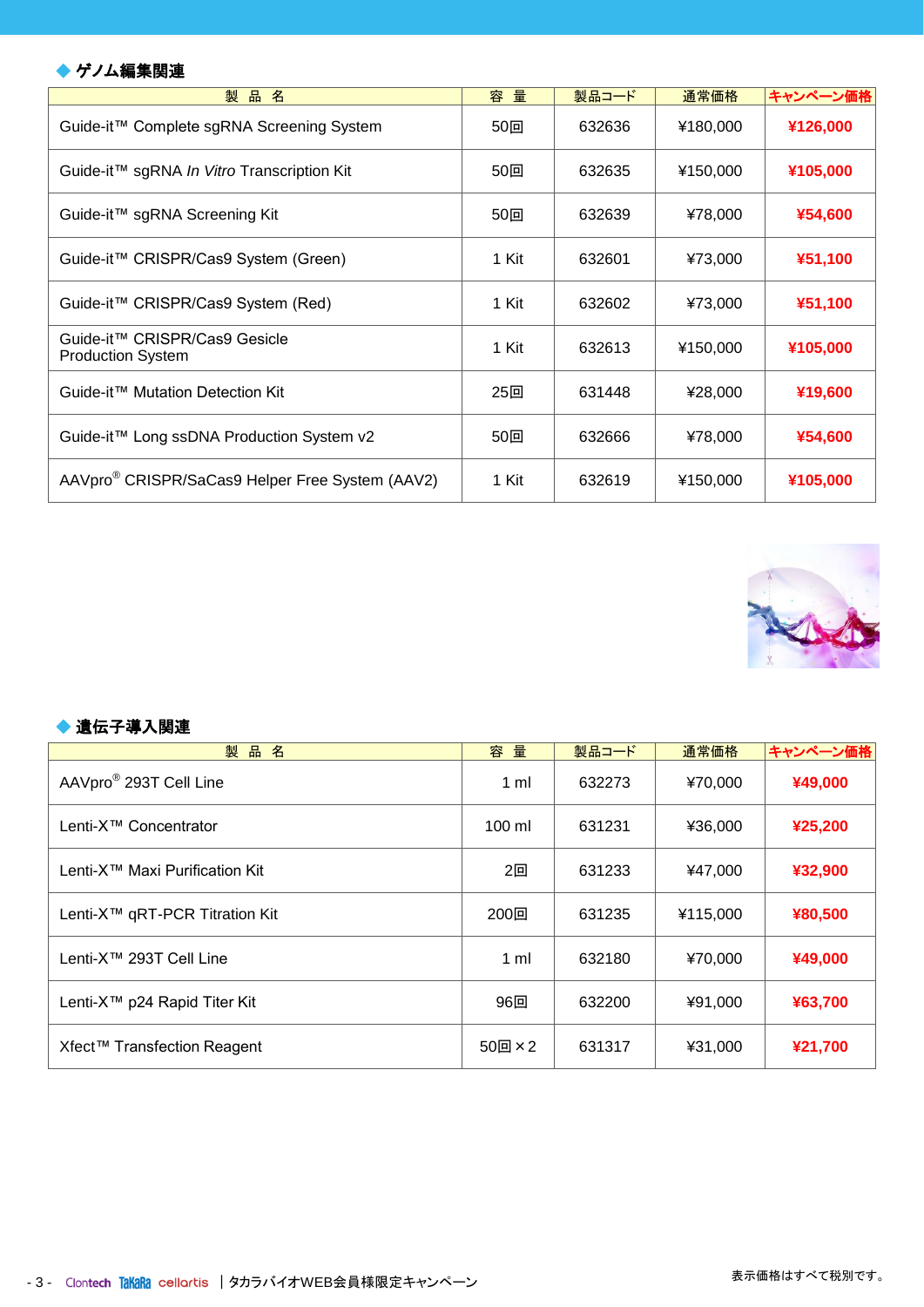## ◆ 遺伝子導入関連 (レンチウイルス)

| 製品名                                                                                             | 容量         | 製品コード | 通常価格     | キャンペーン価格 |
|-------------------------------------------------------------------------------------------------|------------|-------|----------|----------|
| pLVSIN-CMV Neo Vector                                                                           | $20 \mu g$ | 6181  | ¥64,000  | ¥44,800  |
| pLVSIN-CMV Hyg Vector                                                                           | $20 \mu g$ | 6182  | ¥64,000  | ¥44,800  |
| pLVSIN-CMV Pur Vector                                                                           | $20 \mu g$ | 6183  | ¥64,000  | ¥44,800  |
| pLVSIN-EF1α Neo Vector                                                                          | $20 \mu g$ | 6184  | ¥64,000  | ¥44,800  |
| pLVSIN-EF1a Hyg Vector                                                                          | $20 \mu g$ | 6185  | ¥64,000  | ¥44,800  |
| pLVSIN-EF1α Pur Vector                                                                          | $20 \mu g$ | 6186  | ¥64,000  | ¥44,800  |
| pLVSIN-AcGFP1-N1 Vector<br>5営                                                                   | $20 \mu g$ | 6187  | ¥106,000 | ¥74,200  |
| 日営<br>pLVSIN-AcGFP1-C1 Vector                                                                   | $20 \mu g$ | 6188  | ¥106,000 | ¥74,200  |
| pLVSIN-EF1α-AcGFP1-N1 Vector<br>ラ営                                                              | $20 \mu g$ | 6189  | ¥106,000 | ¥74,200  |
| ラ営<br>pLVSIN-EF1α-AcGFP1-C1 Vector                                                              | $20 \mu g$ | 6190  | ¥106,000 | ¥74,200  |
| pLVSIN-IRES-ZsGreen1 Vector                                                                     | $20 \mu g$ | 6191  | ¥106,000 | ¥74,200  |
| pLVSIN-EF1a-IRES-ZsGreen1 Vector                                                                | $20 \mu g$ | 6192  | ¥106,000 | ¥74,200  |
| Lentiviral High Titer Packaging Mix                                                             | 60回        | 6194  | ¥183,000 | ¥128,100 |
| Lentiviral High Titer Packaging Mix (pLVSIN-CMV Neo Vector)                                     | 1 Set      | 6950  | ¥236,000 | ¥165,200 |
| Lentiviral High Titer Packaging Mix (pLVSIN-CMV Hyg Vector)                                     | 1 Set      | 6951  | ¥236,000 | ¥165,200 |
| Lentiviral High Titer Packaging Mix (pLVSIN-CMV Pur Vector)                                     | 1 Set      | 6952  | ¥236,000 | ¥165,200 |
| Lentiviral High Titer Packaging Mix (pLVSIN-EF1α Neo Vector)                                    | 1 Set      | 6953  | ¥236,000 | ¥165,200 |
| Lentiviral High Titer Packaging Mix (pLVSIN-EF1α Hyg Vector)                                    | 1 Set      | 6954  | ¥236,000 | ¥165,200 |
| Lentiviral High Titer Packaging Mix (pLVSIN-EF1α Pur Vector)                                    | 1 Set      | 6955  | ¥236,000 | ¥165,200 |
| LVpro™ Packaging Mix ※                                                                          | 60回        | 6195  | ¥200,000 | ¥140,000 |
| LVpro™ Packaging Mix (pLVpro-MSCV Vector) ※                                                     | 1 Set      | 6962  | ¥250,000 | ¥175,000 |
| LVpro™ Packaging Mix (pLVpro-MSCV-EI Vector) ※                                                  | 1 Set      | 6963  | ¥250,000 | ¥175,000 |
| LVpro <sup>™</sup> Packaging Mix (pLVpro-EF1α Vector) *                                         | 1 Set      | 6964  | ¥250,000 | ¥175,000 |
| LVpro™ Packaging Mix (pLVpro-MSCV-ZsGreen1 Vector) ※                                            | 1 Set      | 6965  | ¥250,000 | ¥175,000 |
| LVpro™ Packaging Mix (pLVpro-MSCV-EI-ZsGreen1 Vector) ※                                         | 1 Set      | 6966  | ¥250,000 | ¥175,000 |
| LVpro™ Packaging Mix (pLVpro-EF1α-ZsGreen1 Vector) ※                                            | 1 Set      | 6967  | ¥250,000 | ¥175,000 |
| $\sqrt{\phantom{a}}$ NEW $\sqrt{\phantom{a}}$<br>LVpro™ Packaging Mix (pLVpro-CMV-Pur Vector) ※ | 1 Set      | 6973  | ¥250,000 | ¥175,000 |
| $($ NEW $)$<br>LVpro™ Packaging Mix (pLVpro-EF1α-Pur Vector) ※                                  | 1 Set      | 6974  | ¥250,000 | ¥175,000 |
| LVpro™ Packaging Mix (pLVpro-CMV-ZsGreen1-Pur Vector) ※<br>NEW                                  | 1 Set      | 6975  | ¥250,000 | ¥175,000 |
| LVpro™ Packaging Mix (pLVpro-EF1α-ZsGreen1-Pur Vector) ※<br>(NEW)                               | 1 Set      | 6976  | ¥250,000 | ¥175,000 |

<mark>ラ</mark> ご購入に際してライセンス確認書が必要となります。 <mark>営</mark> 営利施設の場合、ご購入前にライセンス(有償)を取得する必要があります。 ※本製品ご注文の際には購入確認書の提出が必要です。詳しくは弊社ウェブサイトをご確認ください。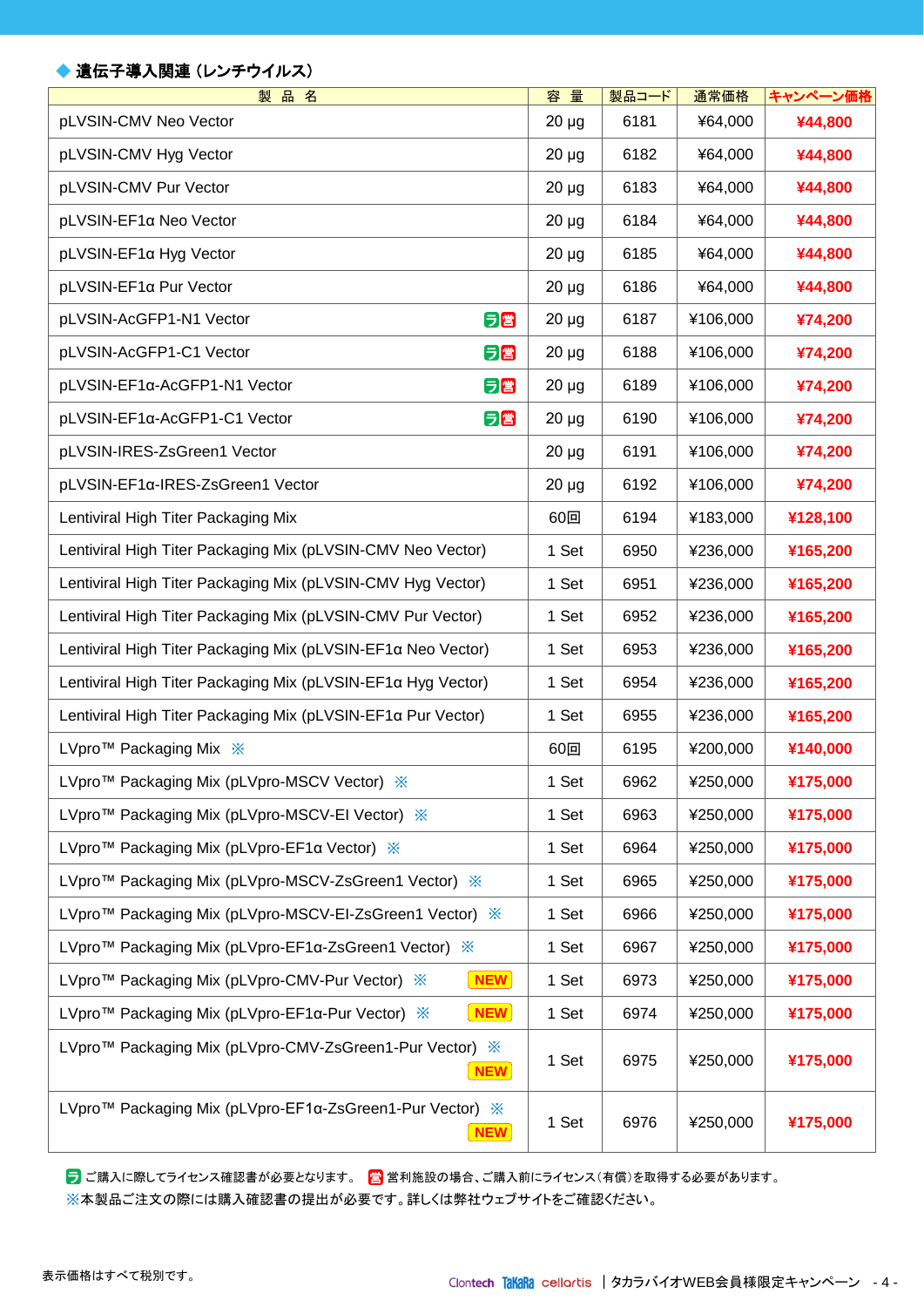## ◆ 遺伝子導入関連 (アデノ随伴ウイルス)

| 品名<br>製                                                                               | 容量     | 製品コード | 通常価格     | キャンペーン価格 |
|---------------------------------------------------------------------------------------|--------|-------|----------|----------|
| AAVpro <sup>®</sup> Helper Free System (AAV1)                                         | 1 Kit  | 6673  | ¥158,000 | ¥110,600 |
| AAVpro <sup>®</sup> Helper Free System (AAV2)                                         | 1 Kit  | 6230  | ¥158,000 | ¥110,600 |
| AAVpro <sup>®</sup> Helper Free System (AAV5)                                         | 1 Kit  | 6650  | ¥158,000 | ¥110,600 |
| AAVpro <sup>®</sup> Helper Free System (AAV6)                                         | 1 Kit  | 6651  | ¥158,000 | ¥110,600 |
| AAVpro <sup>®</sup> Purification Kit (AAV2)                                           | 2回     | 6232  | ¥103,000 | ¥72,100  |
| AAVpro <sup>®</sup> Purification Kit Maxi (All Serotypes)                             | 4回     | 6666  | ¥126,000 | ¥88,200  |
| AAVpro <sup>®</sup> Titration Kit (for Real Time PCR) Ver.2                           | 100反応分 | 6233  | ¥79,000  | ¥55,300  |
| AAVpro <sup>®</sup> Extraction Solution                                               | 1 Set  | 6235  | ¥31,500  | ¥22,050  |
| AAVpro <sup>®</sup> Concentrator                                                      | 1 Kit  | 6674  | ¥63,000  | ¥44,100  |
| AAVpro <sup>®</sup> Cell & Sup. Purification Kit Maxi (All Serotypes)                 | 4回     | 6676  | ¥159,000 | ¥111,300 |
| AAVpro <sup>®</sup> Cell & Sup. Extraction/Concentration Pack Maxi<br>(All Serotypes) | 1 Kit  | 6677  | ¥95,000  | ¥66,500  |
| AAVpro <sup>®</sup> Purification Pack Maxi (All Serotypes)                            | 4回     | 6678  | ¥85,000  | ¥59,500  |

#### ◆ 遺伝子機能解析

| 製品名                                                                                 |    | 容量    | 製品コード  | 通常価格     | キャンペーン価格 |
|-------------------------------------------------------------------------------------|----|-------|--------|----------|----------|
| Tet-On <sup>®</sup> 3G Inducible Expression System                                  | 5営 | 1 Kit | 631168 | ¥224,000 | ¥156,800 |
| Tet-On® 3G Inducible Expression System<br>(with ZsGreen1)                           | 日営 | 1 Kit | 631164 | ¥238,000 | ¥166,600 |
| Tet-On® 3G Inducible Expression System<br>(with mCherry)                            | 日営 | 1 Kit | 631165 | ¥238,000 | ¥166,600 |
| Tet-On <sup>®</sup> 3G Inducible Expression System<br>(Bicistronic Version)         | 5箇 | 1 Kit | 631166 | ¥224,000 | ¥156,800 |
| Tet-On <sup>®</sup> 3G Bidirectional Inducible Expression<br>System                 | 5営 | 1 Kit | 631337 | ¥224,000 | ¥156,800 |
| Tet-On® 3G Bidirectional Inducible Expression<br>System (with mCherry)              | 5営 | 1 Kit | 631338 | ¥238,000 | ¥166,600 |
| Tet-On <sup>®</sup> 3G Bidirectional Inducible Expression<br>System (with ZsGreen1) | 5営 | 1 Kit | 631339 | ¥238,000 | ¥166,600 |
| Retro-X <sup>™</sup> Tet-On <sup>®</sup> 3G Inducible Expression System             | 日営 | 1 Kit | 631188 | ¥274,000 | ¥191,800 |
| Tet-One™ Inducible Expression System                                                | 日営 | 1 Kit | 634301 | ¥218,000 | ¥152,600 |
| Retro-X <sup>™</sup> Tet-One <sup>™</sup> Inducible Expression System               | 日営 | 1 Kit | 634304 | ¥306,000 | ¥214,200 |
| Retro-X <sup>™</sup> Tet-One <sup>™</sup> Inducible Expression System<br>(Puro)     | 5箇 | 1 Kit | 634307 | ¥306,000 | ¥214,200 |
| AAVpro <sup>®</sup> Tet-One™ Inducible Expression System<br>(AAV2)                  | 5営 | 1 Kit | 634310 | ¥170,000 | ¥119,000 |

<mark>ラ</mark> ご購入に際してライセンス確認書が必要となります。 営 営利施設の場合、ご購入前にライセンス(有償)を取得する必要があります。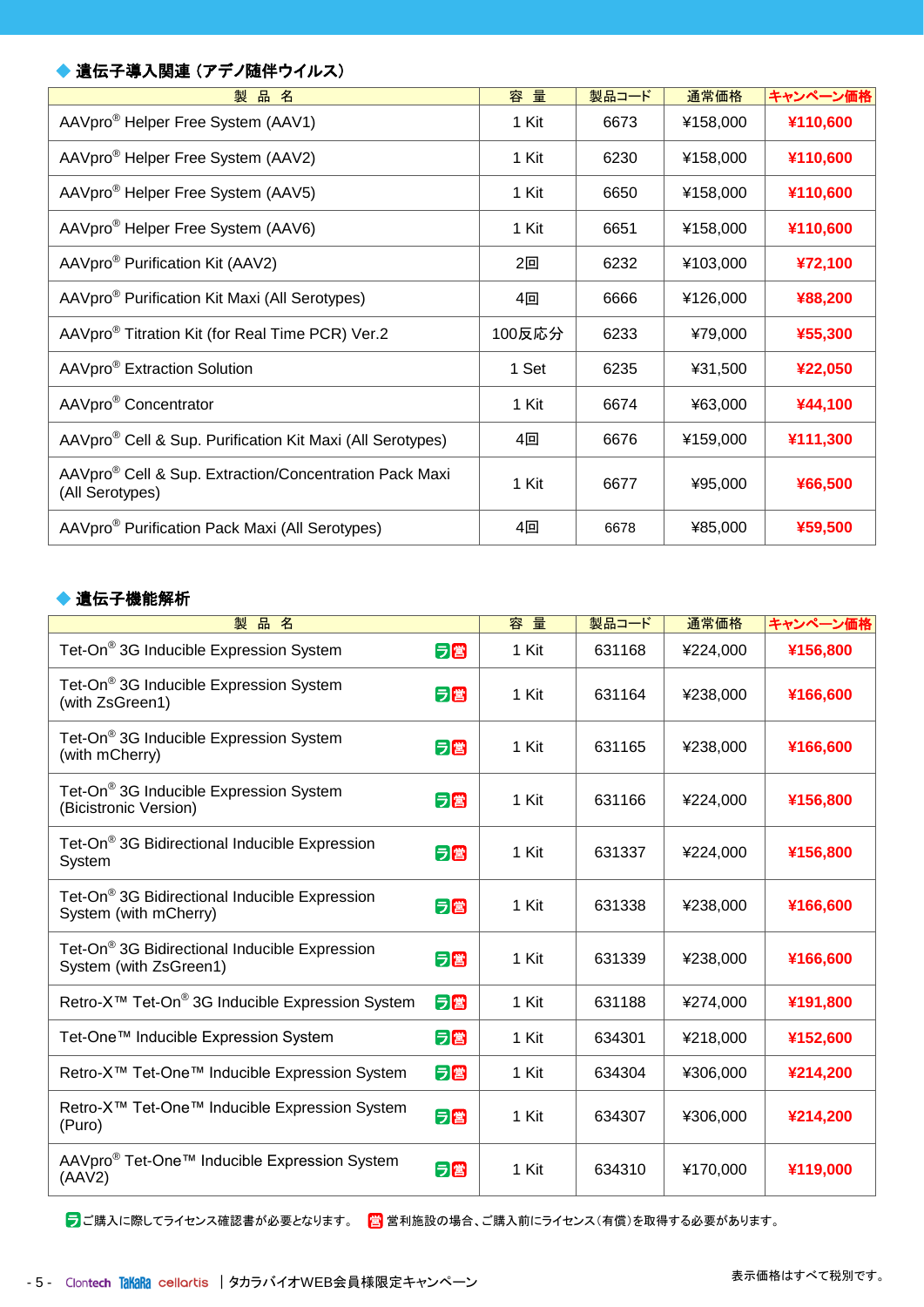#### ◆ タンパク質レベルの発現制御、タンパク質精製

| 容量              | 製品コード  | 通常価格     | キャンペーン価格 |
|-----------------|--------|----------|----------|
| 1 Kit           | 632172 | ¥140,000 | ¥98,000  |
| 1 Kit           | 631072 | ¥140,000 | ¥98,000  |
| 1 Kit           | 632168 | ¥140,000 | ¥98,000  |
| 1 Kit           | 632171 | ¥147,000 | ¥102,900 |
| 1 Kit           | 632167 | ¥147,000 | ¥102,900 |
| 500 µl          | 632189 | ¥63,000  | ¥44,100  |
| 1 Set           | 635068 | ¥200,000 | ¥140,000 |
| 1 Set           | 635067 | ¥200,000 | ¥140,000 |
| 1 Set           | 635066 | ¥200,000 | ¥140,000 |
| 1 Set           | 635081 | ¥200,000 | ¥140,000 |
| $10 \mathrm{m}$ | 635501 | ¥23,000  | ¥16,100  |
| 1 Kit           | 635654 | ¥47,000  | ¥32,900  |
| 20回             | 635710 | ¥34,000  | ¥23,800  |
| 12本             | 635717 | ¥34,000  | ¥23,800  |
| 10本             | 635725 | ¥34,000  | ¥23,800  |
| 20回             | 635740 | ¥39,000  | ¥27,300  |
| 20本             | 635733 | ¥50,000  | ¥35,000  |
| 20回             | 635728 | ¥39,000  | ¥27,300  |
| 12回             | 635721 | ¥34,000  | ¥23,800  |
| 20回             | 635741 | ¥85,000  | ¥59,500  |
|                 |        |          |          |

<mark>ラ</mark> ご購入に際してライセンス確認書が必要となります。 営 営利施設の場合、ご購入前にライセンス(有償)を取得する必要があります。



#### ◆ タンパク質発現

| 製品<br>名                            | 容量         | 製品コード | 通常価格     | キャンペーン価格 |
|------------------------------------|------------|-------|----------|----------|
| pHEK293 Ultra Expression Vector I  | $20 \mu g$ | 3390  | ¥105.000 | ¥73.500  |
| pHEK293 Ultra Expression Vector II | $20 \mu g$ | 3392  | ¥105.000 | ¥73.500  |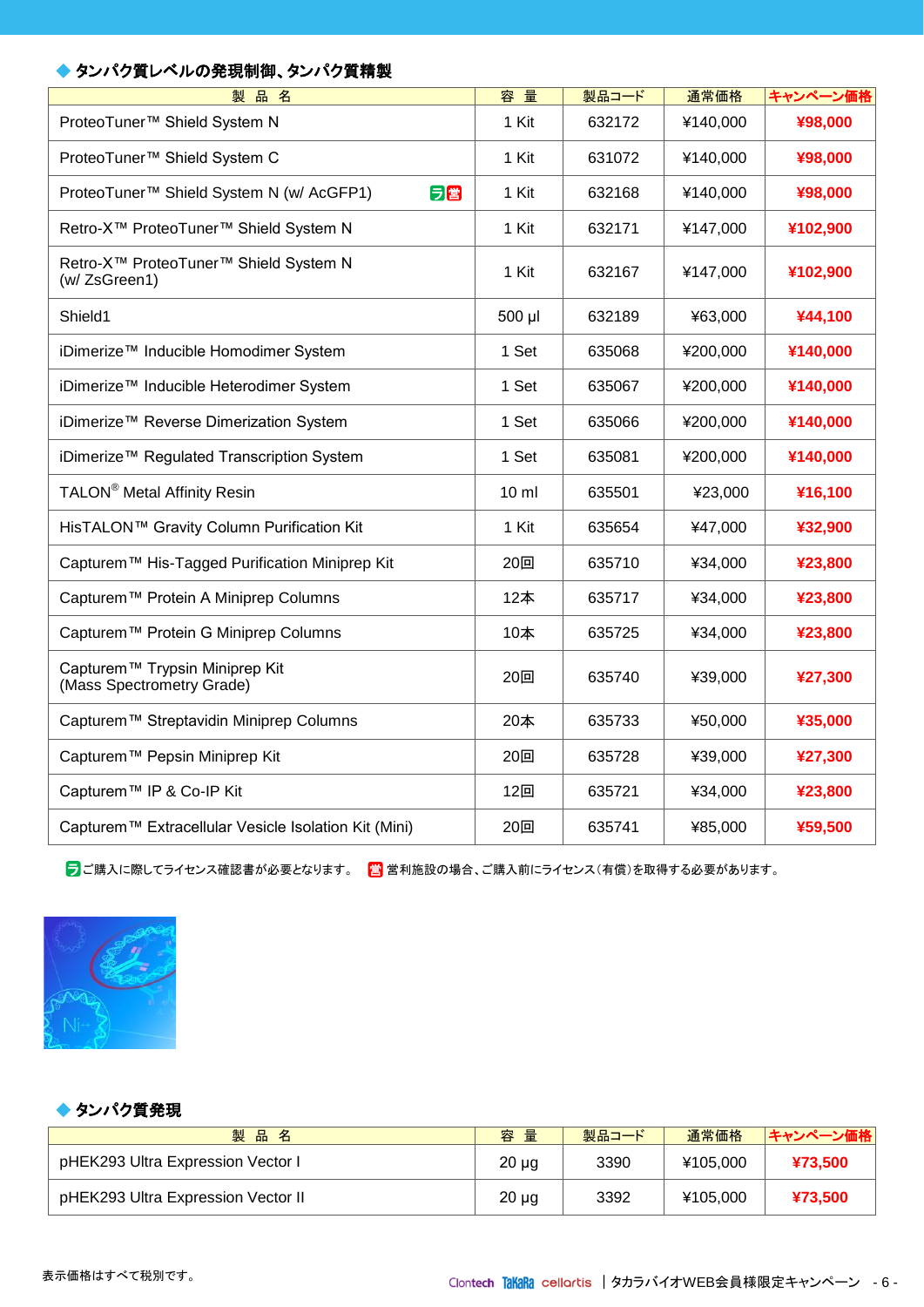#### ◆ **PCR**関連試薬

| 品<br>製<br>名                                       | 容量      | 製品コード        | 通常価格     | キャンペーン価格 |
|---------------------------------------------------|---------|--------------|----------|----------|
| PrimeSTAR <sup>®</sup> Max DNA Polymerase         | 100回    | R045A        | ¥31,500  | ¥22,050  |
|                                                   | 400回    | <b>R045B</b> | ¥101,000 | ¥70,700  |
| PrimeSTAR <sup>®</sup> GXL DNA Polymerase         | 250 U   | <b>R050A</b> | ¥37,000  | ¥25,900  |
|                                                   | 1,000 U | <b>R050B</b> | ¥110,000 | ¥77,000  |
|                                                   | 250 U   | <b>R060A</b> | ¥32,000  | ¥22,400  |
| Tks Gflex™ DNA Polymerase                         | 1,000 U | <b>R060B</b> | ¥104,000 | ¥72,800  |
| MightyAmp™ DNA Polymerase Ver.3                   | 250 U   | <b>R076A</b> | ¥35,000  | ¥24,500  |
|                                                   | 1,000 U | <b>R076B</b> | ¥111,000 | ¥77,700  |
|                                                   | 50回     | <b>R026A</b> | ¥52,000  | ¥36,400  |
| PrimeScript™ II High Fidelity One Step RT-PCR Kit | 200回    | <b>R026B</b> | ¥171,000 | ¥119,700 |



#### ◆ **RNA**精製

| 製<br>品<br>名         | 容量     | 製品コード | 通常価格    | キャンペーン価格 |
|---------------------|--------|-------|---------|----------|
| <b>RNAiso Plus</b>  | 200 ml | 9109  | ¥33,000 | ¥23,100  |
|                     | 100 ml | 9112  | ¥20,000 | ¥14,000  |
| <b>RNAiso Blood</b> | 200 ml | 9113  | ¥33,000 | ¥23,100  |

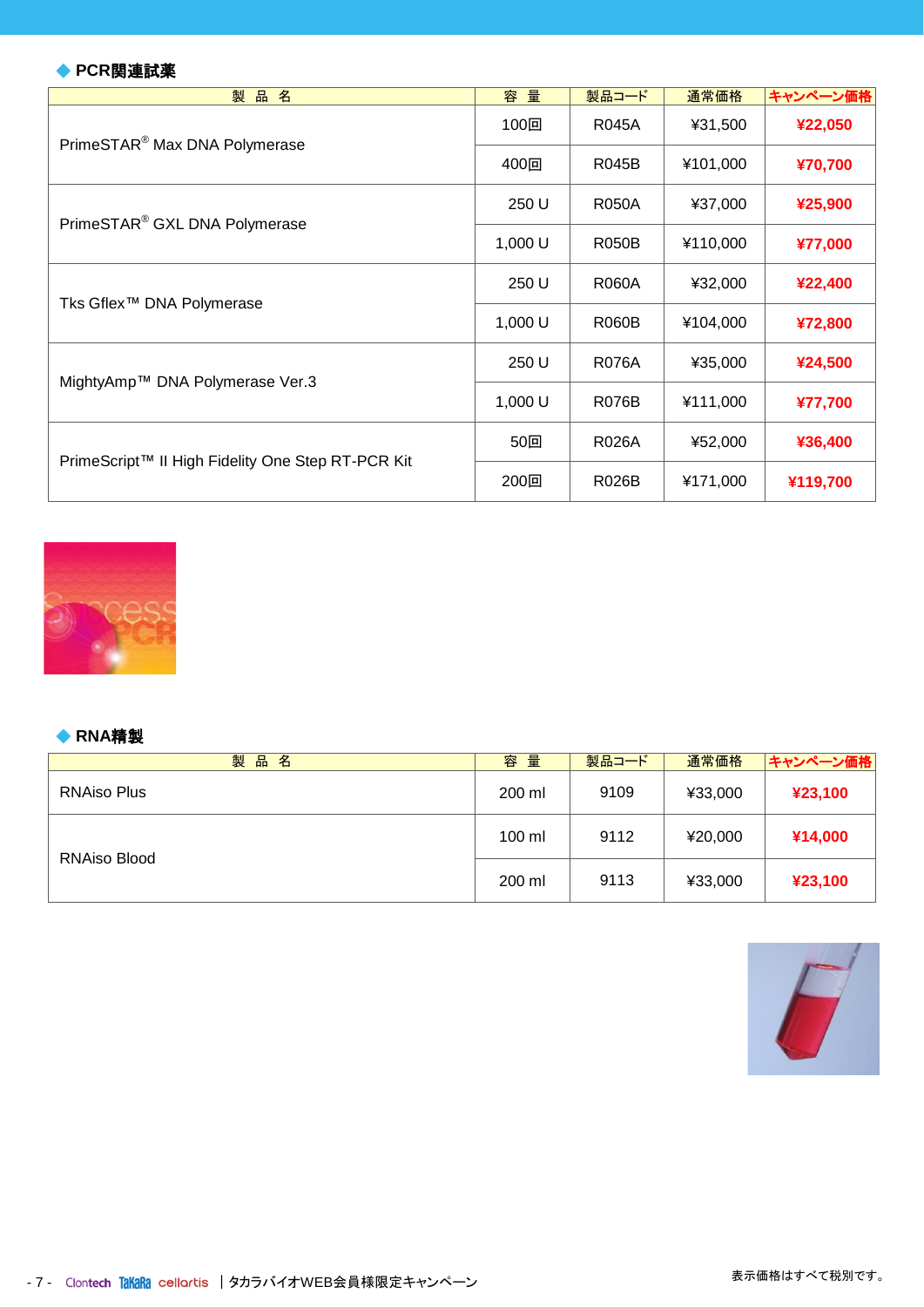#### ◆ リアルタイム**PCR**関連試薬

| 製品名                                                                 | 容量                                 | 製品コード         | 通常価格     | キャンペーン価格 |
|---------------------------------------------------------------------|------------------------------------|---------------|----------|----------|
| Probe qPCR Mix                                                      | 200回 ※1                            | <b>RR391A</b> | ¥35,000  | ¥24,500  |
|                                                                     | 400回<br>$\times 1$                 | <b>RR391B</b> | ¥65,000  | ¥45,500  |
| Probe qPCR Mix, with UNG                                            | 200回<br>×1                         | <b>RR392A</b> | ¥36,000  | ¥25,200  |
|                                                                     | 400回 ※1                            | <b>RR392B</b> | ¥66,000  | ¥46,200  |
| TB Green <sup>®</sup> Premix Ex Taq <sup>™</sup> (Tli RNaseH Plus)  | 200回 ※1                            | <b>RR420A</b> | ¥44,000  | ¥30,800  |
|                                                                     | 400回<br>×1                         | <b>RR420B</b> | ¥84,000  | ¥58,800  |
| TB Green <sup>®</sup> Fast qPCR Mix                                 | 200回 ※1                            | <b>RR430A</b> | ¥44,000  | ¥30,800  |
|                                                                     | 400回 ※1                            | <b>RR430B</b> | ¥84,000  | ¥58,800  |
| TB Green <sup>®</sup> Premix Ex Taq™ II (Tli RNaseH Plus)           | 200回<br>$\times 1$                 | <b>RR820A</b> | ¥44,000  | ¥30,800  |
|                                                                     | 400回 ※1                            | <b>RR820B</b> | ¥84,000  | ¥58,800  |
|                                                                     | 200回 ※2                            | <b>RR036A</b> | ¥42,000  | ¥29,400  |
| PrimeScript™ RT Master Mix (Perfect Real Time)                      | 800回<br>$\mathsf{\divideontimes}2$ | <b>RR036B</b> | ¥144,000 | ¥100,800 |
|                                                                     | 200回 ※2                            | <b>RR037A</b> | ¥42,000  | ¥29,400  |
| PrimeScript™ RT reagent Kit (Perfect Real Time)                     | 800回 ※2                            | <b>RR037B</b> | ¥144,000 | ¥100,800 |
| PrimeScript™ RT reagent Kit with gDNA Eraser<br>(Perfect Real Time) | 100回 ※3                            | <b>RR047A</b> | ¥42,000  | ¥29,400  |
|                                                                     | 400回 ※3                            | <b>RR047B</b> | ¥144,000 | ¥100,800 |
| One Step TB Green® PrimeScript™ PLUS RT-PCR Kit                     | 100回 ※1                            | <b>RR096A</b> | ¥49,000  | ¥34,300  |
| (Perfect Real Time)                                                 | 500回 ※1                            | <b>RR096B</b> | ¥185,000 | ¥129,500 |
| CellAmp <sup>™</sup> Direct TB Green <sup>®</sup> RT-qPCR Kit       | 1 Kit ※5                           | 3735S         | ¥22,000  | ¥15,400  |
|                                                                     | 1 Kit $\cdot$ X <sub>5</sub>       | 3735A         | ¥90,000  | ¥63,000  |
| CellAmp™ Direct Probe RT-qPCR Kit                                   | 1 Kit ※5                           | 3736S         | ¥20,000  | ¥14,000  |
|                                                                     | 1 Kit ※5                           | 3736A         | ¥88,000  | ¥61,600  |
| CellAmp™ Direct Lysis and RT set                                    | 1 Set(20回)                         | 3737S         | ¥12,800  | ¥8,960   |
|                                                                     | 1 Set(100回)                        | 3737A         | ¥58,800  | ¥41,160  |
|                                                                     | 100回 ※1                            | <b>RR064A</b> | ¥46,000  | ¥32,200  |
| One Step PrimeScript™ RT-PCR Kit (Perfect Real Time)                | 500回<br>×1                         | <b>RR064B</b> | ¥174,000 | ¥121,800 |
|                                                                     | 200回<br>$\mathsf{\times}4$         | <b>RR600A</b> | ¥46,000  | ¥32,200  |
| One Step PrimeScript™ III RT-qPCR Mix                               | 1,000回<br>$\mathsf{\times}4$       | <b>RR600B</b> | ¥174,000 | ¥121,800 |
| One Step PrimeScript™ III RT-qPCR Mix, with UNG                     | 200回<br>$\times 4$                 | <b>RR601A</b> | ¥48,000  | ¥33,600  |
|                                                                     | 1,000回<br>$\mathsf{\times}4$       | <b>RR601B</b> | ¥178,000 | ¥124,600 |
| PrimeDirect <sup>®</sup> Probe RT-qPCR Mix                          | 200回<br>$\mathsf{\divideontimes}4$ | <b>RR650A</b> | ¥48,000  | ¥33,600  |
|                                                                     | 1,000回<br>$\mathsf{\times}4$       | <b>RR650B</b> | ¥176,000 | ¥123,200 |
|                                                                     | 200回<br>$\times 4$                 | <b>RR651A</b> | ¥50,000  | ¥35,000  |
| PrimeDirect® Probe RT-qPCR Mix, with UNG                            | 1,000回<br>$\mathsf{X}4$            | <b>RR651B</b> | ¥180,000 | ¥126,000 |

※1:50 μl反応系 ※2:10 μl反応系 ※3:20 μl反応系 ※4:25 μl反応系

※5 : 製品コード 3735/3736のS包装はLysis 20回分、A包装はLysis 100回分です。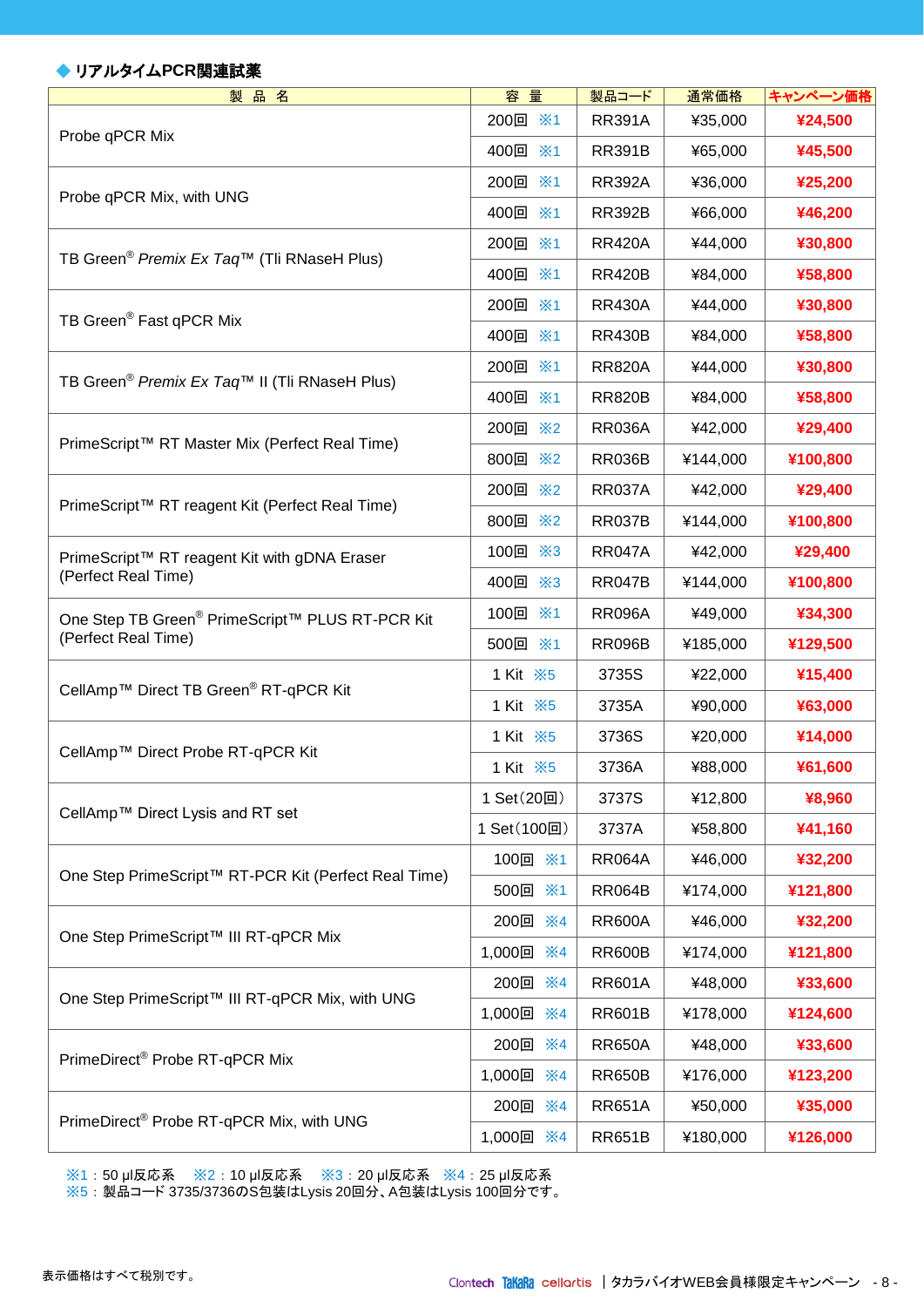## ◆ 逆転写酵素・クローニング関連試薬・コンピテントセル

| 品<br>製<br>名                                                      | 容量                           | 製品コード | 通常価格     | キャンペーン価格 |
|------------------------------------------------------------------|------------------------------|-------|----------|----------|
|                                                                  | 10,000 U                     | 2680A | ¥32,000  | ¥22,400  |
| PrimeScript™ Reverse Transcriptase                               | 40,000 U                     | 2680B | ¥96,000  | ¥67,200  |
|                                                                  | 100,000 U                    | 2680C | ¥200,000 | ¥140,000 |
|                                                                  | 10,000 U                     | 2690A | ¥35,000  | ¥24,500  |
| PrimeScript™ II Reverse Transcriptase                            | 40,000 U                     | 2690B | ¥108,000 | ¥75,600  |
|                                                                  | 100,000 U                    | 2690C | ¥228,000 | ¥159,600 |
| PrimeScript™ 1st strand cDNA Synthesis Kit                       | 50回                          | 6110A | ¥33,000  | ¥23,100  |
|                                                                  | 200回                         | 6110B | ¥103,000 | ¥72,100  |
| PrimeScript™ Double Strand cDNA Synthesis Kit                    | 10回                          | 6111A | ¥56,000  | ¥39,200  |
| PrimeScript™ II 1st strand cDNA Synthesis Kit                    | 50回                          | 6210A | ¥37,000  | ¥25,900  |
|                                                                  | 200回                         | 6210B | ¥113,000 | ¥79,100  |
|                                                                  | 50回                          | 6215A | ¥37,000  | ¥25,900  |
| PrimeScript™ IV 1st strand cDNA Synthesis Mix                    | 200回                         | 6215B | ¥113,000 | ¥79,100  |
| Mighty TA-cloning Reagent Set for PrimeSTAR <sup>®</sup>         | 20回                          | 6019  | ¥33,000  | ¥23,100  |
| DNA Ligation Kit <mighty mix=""></mighty>                        | 1 Kit                        | 6023  | ¥27,000  | ¥18,900  |
| TaKaRa DNA Ligation Kit LONG                                     | 1 Kit                        | 6024  | ¥27,000  | ¥18,900  |
| <b>DNA Blunting Kit</b>                                          | 20回                          | 6025  | ¥30,000  | ¥21,000  |
| Mighty Cloning Reagent Set (Blunt End)                           | 20回                          | 6027  | ¥30,000  | ¥21,000  |
| Mighty TA-cloning Kit                                            | 20回                          | 6028  | ¥22,000  | ¥15,400  |
| E. coli HB101 Electro-Cells                                      | 1 Set $\cdot$ *1             | 9021  | ¥20,000  | ¥14,000  |
| E. coli JM109 Electro-Cells                                      | 1 Set $\cdot\!\!\times\!\!1$ | 9022  | ¥17,900  | ¥12,530  |
| E. coli DH5α Electro-Cells                                       | 1 Set $\cdot\!\!\times$ 1    | 9027  | ¥17,900  | ¥12,530  |
| E. coli HST08 Premium Electro-Cells                              | 1 Set $\cdot$ \ 1            | 9028  | ¥21,000  | ¥14,700  |
| E. coli HB101 Competent Cells                                    | 1 Set $\divideontimes$ 2     | 9051  | ¥21,000  | ¥14,700  |
| E. coli JM109 Competent Cells                                    | 1 Set $\divideontimes$ 2     | 9052  | ¥21,000  | ¥14,700  |
| E. coli DH5α Competent Cells                                     | 1 Set $\frac{1}{2}$          | 9057  | ¥21,000  | ¥14,700  |
| Agrobacterium tumefaciens LBA4404 Electro-Cells                  | $40 \mu x 5$                 | 9115  | ¥33,600  | ¥23,520  |
| TaKaRa Competent Cells BL21                                      | 100 $\mu$ $\times$ 10        | 9126  | ¥33,600  | ¥23,520  |
| E. coli HST08 Premium Competent Cells                            | 1 Set $\frac{1}{2}$          | 9128  | ¥23,100  | ¥16,170  |
| E. coli HST04 dam <sup>-</sup> /dcm <sup>-</sup> Competent Cells | 1 Set $\divideontimes$ 2     | 9129  | ¥24,200  | ¥16,940  |
| E. coli HST16CR Competent Cells                                  | 100 $\mu$ I $\times$ 10      | 9131  | ¥33,600  | ¥23,520  |

※1 : 50 μl×10 ※2 : 100 μl×10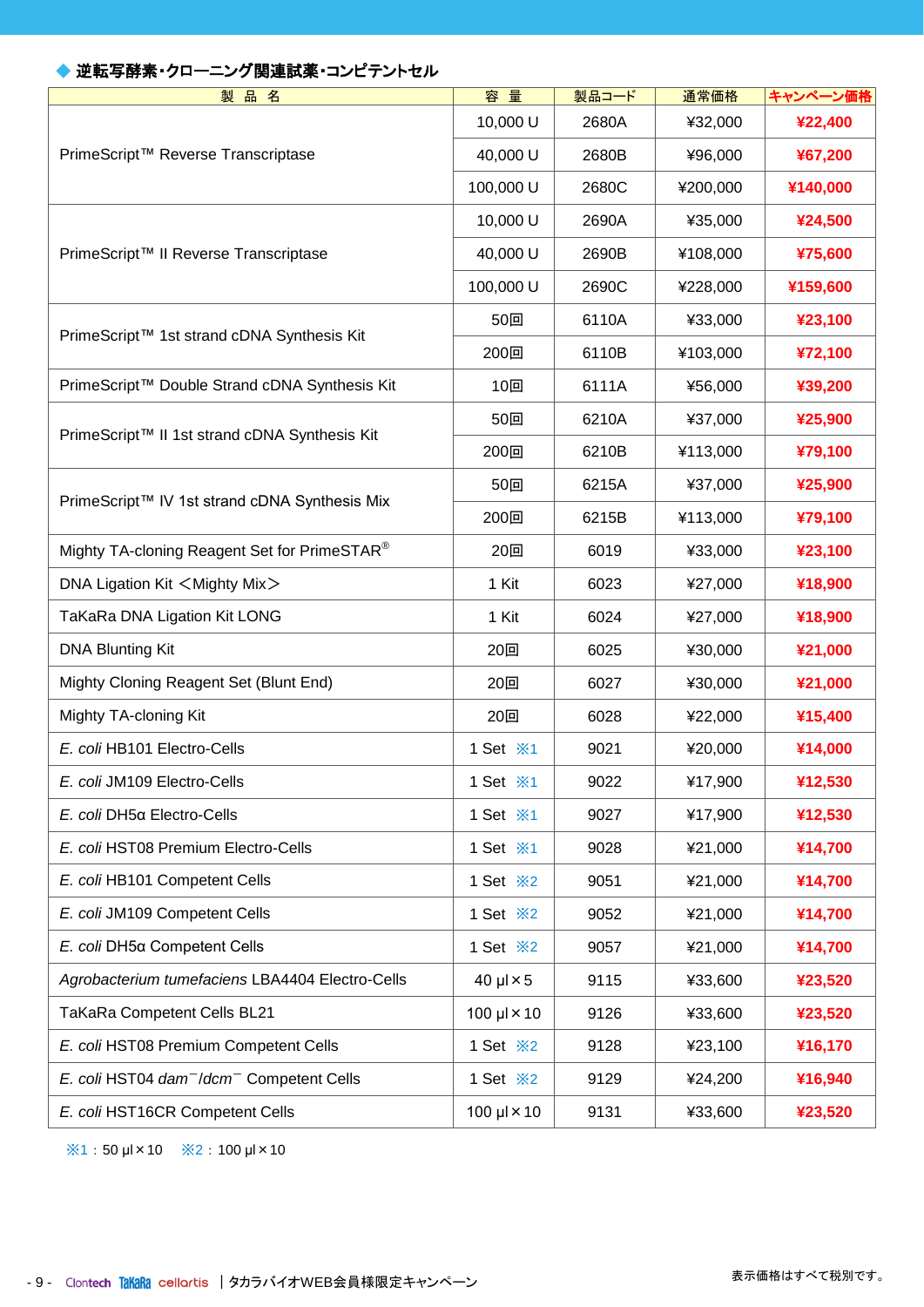#### ◆ **In-Fusionクローニング試薬**

| 製品名                                             | 容量  | 製品コード  | 通常価格     | キャンペーン価格 |
|-------------------------------------------------|-----|--------|----------|----------|
| In-Fusion <sup>®</sup> Snap Assembly Master Mix | 10回 | 638947 | ¥23,000  | ¥16,100  |
|                                                 | 50回 | 638948 | ¥113,000 | ¥79,100  |
| In-Fusion <sup>®</sup> Snap Assembly Master Mix | 10回 | 638951 | ¥42.000  | ¥29,400  |
| with Competent Cells                            | 50回 | 638952 | ¥152,000 | ¥106,400 |

해 주는 사람들은 사람들의 사람들을 지키고 있다.



#### ◆ 電気泳動関連

| 製品名                                 | 容量               | 製品コード | 通常価格    | キャンペーン価格 |
|-------------------------------------|------------------|-------|---------|----------|
| Agarose L03 「TAKARA」                | 100 <sub>g</sub> | 5003  | ¥18,000 | ¥12,600  |
|                                     | 500 g            | 5003B | ¥82,000 | ¥57,400  |
| Agarose H14 「TAKARA」                | 100 <sub>g</sub> | 5014  | ¥18,000 | ¥12,600  |
| Agarose Basic 「TAKARA」              | 100 <sub>g</sub> | 5091  | ¥12,000 | ¥8,400   |
|                                     | 200 <sub>g</sub> | 5091B | ¥22,000 | ¥15,400  |
| PrimeGel™ Agarose LE 1-20K          | 100 <sub>g</sub> | 5800A | ¥24,000 | ¥16,800  |
| PrimeGel™ Agarose LE 1-20K GAT      | 100 <sub>g</sub> | 5801A | ¥34,000 | ¥23,800  |
| PrimeGel™ Agarose GOLD 3-40K        | 100 <sub>g</sub> | 5802A | ¥44,000 | ¥30,800  |
| PrimeGel™ Agarose LMT 1-20K         | 25 <sub>g</sub>  | 5805A | ¥20,000 | ¥14,000  |
| PrimeGel™ Agarose LMT 1-20K GAT     | 25 <sub>g</sub>  | 5806A | ¥22,000 | ¥15,400  |
| PrimeGel™ Agarose PCR-Sieve         | 100 <sub>g</sub> | 5810A | ¥48,000 | ¥33,600  |
| PrimeGel™ Agarose PCR-Sieve HRS     | 100 <sub>g</sub> | 5812A | ¥52,000 | ¥36,400  |
| PrimeGel™ Agarose LMT PCR-Sieve GAT | 25 <sub>g</sub>  | 5815A | ¥22,000 | ¥15,400  |
| PrimeGel™ Agarose ME PT             | 100 <sub>g</sub> | 5820A | ¥30,000 | ¥21,000  |
| PrimeGel™ Agarose HGT PT            | 100 <sub>g</sub> | 5821A | ¥34,000 | ¥23,800  |